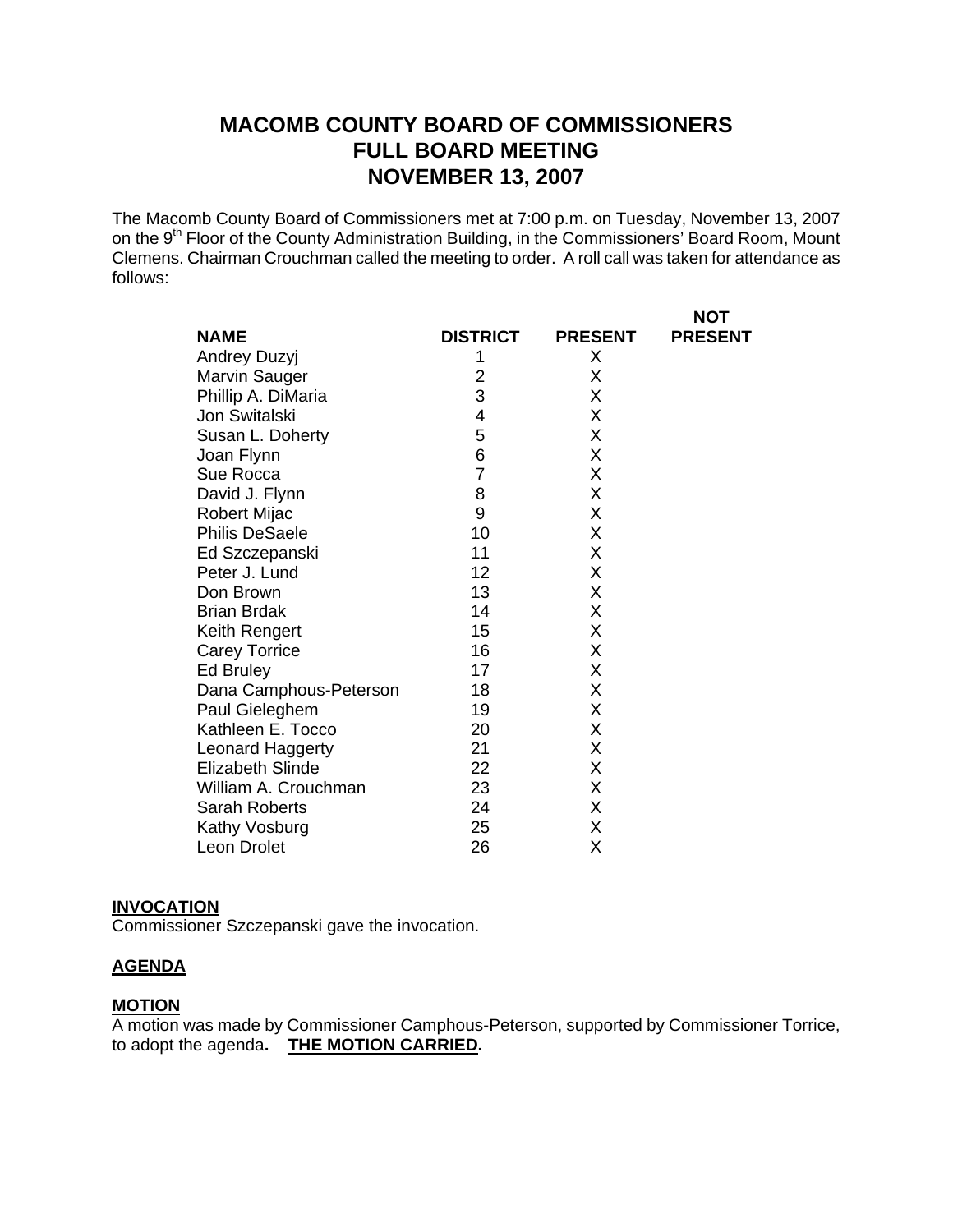# **MINUTES**

# **MOTION**

A motion was made by Commissioner Slinde, supported by Commissioner Vosburg, to approve the minutes of October 12, 2007 (Special), October 15, 2007 (Special), October 18, 2007, October 24, 2007 (Special) and October 29, 2007 (Loudermill hearing). **THE MOTION CARRIED**.

## **PUBLIC PARTICIPATION**

Eugene Groesbeck, Corrections Officer, Sheriff's Office Jocq Carducci, 30036 Moulin, Warren, Quantum Environmental Energies Austin Marshall, 1867 Lindsay Lane, Ann Arbor, COO, Quantum Hal Newnan, 27156 Gail, Warren Chris Harthen, 27118 Ursuline, SCS Elizabeth Arends, 21409 Highview, Clinton Township Mary Paisley, 58511 Frost Rd, Lenox Twp. Louis P. Souvigney, II, 45735 Carousel West & Cathy Smith on behalf of Louis P. Souvigney, Sr.

# *COMMITTEE REPORTS*

# **BUDGET COMMITTEE – SPECIAL MEETING – October 31, 2007**

### **MOTION**

The clerk read the recommendations from the Special Meeting of the Budget Committee and a motion was made by Chair Brown, supported by Vice-Chair Sauger, to adopt the committee recommendations:

1. Review each departmental budget by its reporting committee to seek efficiencies of services and cost reductions with the objective to be a balanced budget in 2008. Results are to be forwarded to the Budget Committee no later than January 31, 2008.

Such reviews shall include but not be limited to:

- Evaluation of programs
- Evaluation of positions
- Three year history of expenses and revenues by line items
- Percentage of budget compared to overall county budget
- Analysis of grant funds to county funds (in-kind vs. actual dollars and diminishing grants)
- Analysis of discretionary programs to mandated programs
- Consolidation of services across departments
- Ask department heads and the five (5) county-wide elected officials to provide recommended changes to their department budget Further, that:
- 2007 spending levels be maintained through January 31, 2008.
- Targeted dollar values to be cut be provided to each department by the December budget committee meeting.
- 2. Send a letter to the Pension Board requesting that they discontinue the semi-annual dinners that they hold for retirees.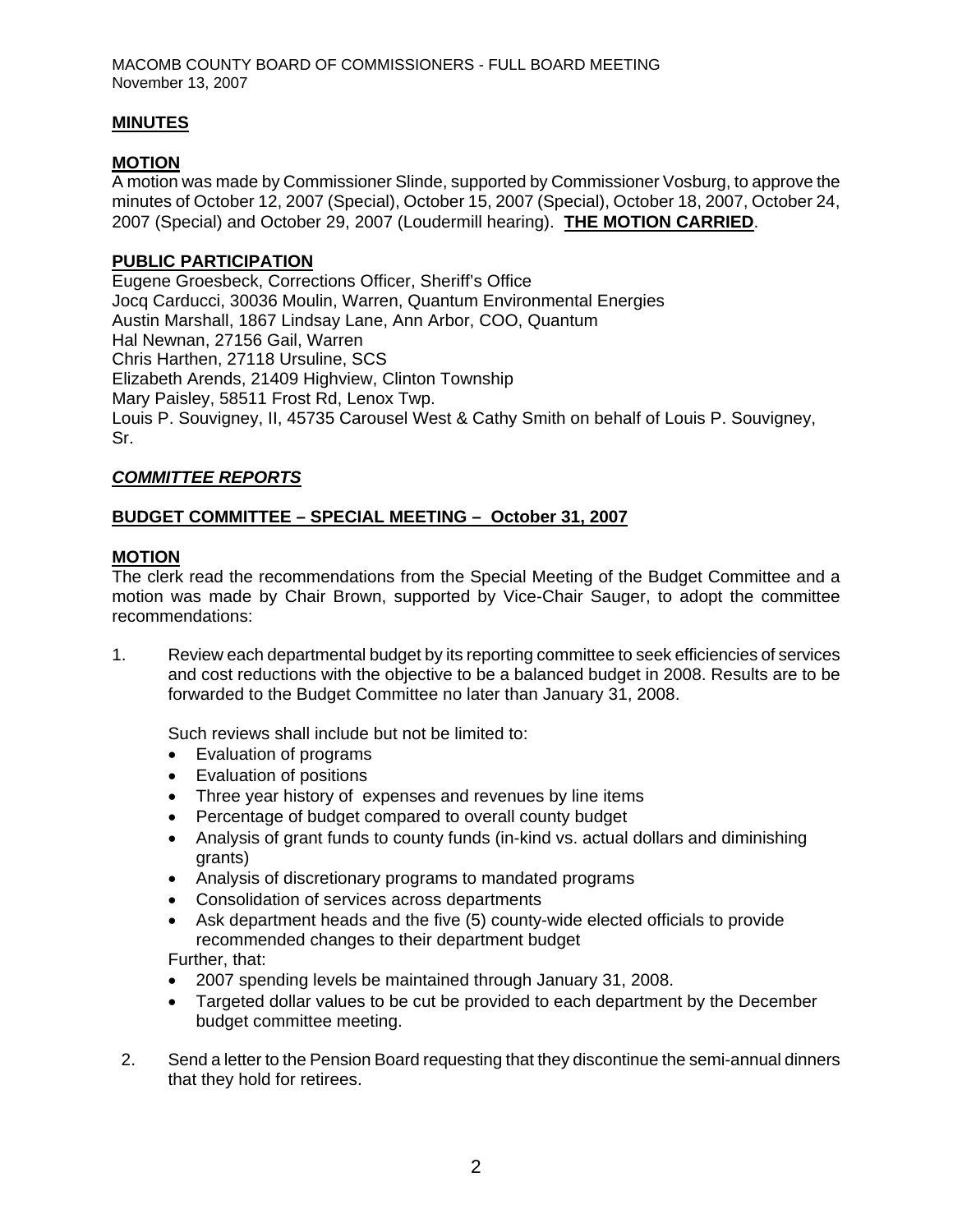### **THE MOTION CARRIED. LEGISLATIVE AND ADMINISTRATIVE SERVICES COMMITTEE – November 5, 2007**

#### **MOTION**

The clerk read the recommendations from the Legislative and Administrative Services Committee and a motion was made by Chair Lund, supported by Vice-Chair Switalski, to adopt the committee recommendations:

1. Approve the following miscellaneous department requests:

One Adobe Creative Suite 3 Production Premium license upgrade for the Information Technology Department at a cost not to exceed \$1,179; funding is available in the IT Capital Budget;

One Verizon 7130E for the Macomb County Information Technology Department at a one-time cost of \$129.99 and a monthly access charge of \$68.44; funding is available in the Telecommunications Fund;

Two HP DL380 servers for Information Technology at a cost not to exceed \$12,116; funding is available in the PC Replacement Fund;

One laptop computer, one Microsoft Office license, and one Air Card for MCCSA Department at a onetime cost not to exceed \$1,843.99 and a monthly cost of \$49.99; funding is available in the IT Capital Fund and the Telecommunications Fund, respectively; and

Three Sprint Air Cards for a one-time cost of \$150.97 and a monthly cost of \$150.97; and one Verizon Blackberry 8830 at a one-time cost of \$249.99 and a monthly access charge of \$88.44 for the Macomb County Sheriff's Office; funding is available in the Telecommunications Fund.

- 2. Approve wireless internet access in the Board of Commissioners' meeting room at a one time cost of \$1,324 for two wireless access points and a monthly recurring cost of \$79.99; funding is available in the Telecommunications Fund.
- 3. Approve the extension of MACNET, the county's fiber network, for a connection between the jail and the new 41-B District Court at a cost of \$28,694, and the purchase of holding cell video hardware and equipment for the jail at a cost not to exceed \$19,316; funding is available in the IT Capital Fund.

#### **THE MOTION CARRIED**.

### **PLANNING AND ECONOMICAL DEVELOPMENT – November 6, 2007**

#### **MOTION**

The clerk read the recommendation from the Planning and Economical Development Committee and a motion was made by Chair Vosburg**,** supported by Vice-Chair Mijak, to adopt the committee recommendation:

1. Authorize Board Chair Crouchman to execute, on behalf of the Mount Clemens Housing Commission, HUD 7015.15, request for release of funds and certification.

### **THE MOTION CARRIED.**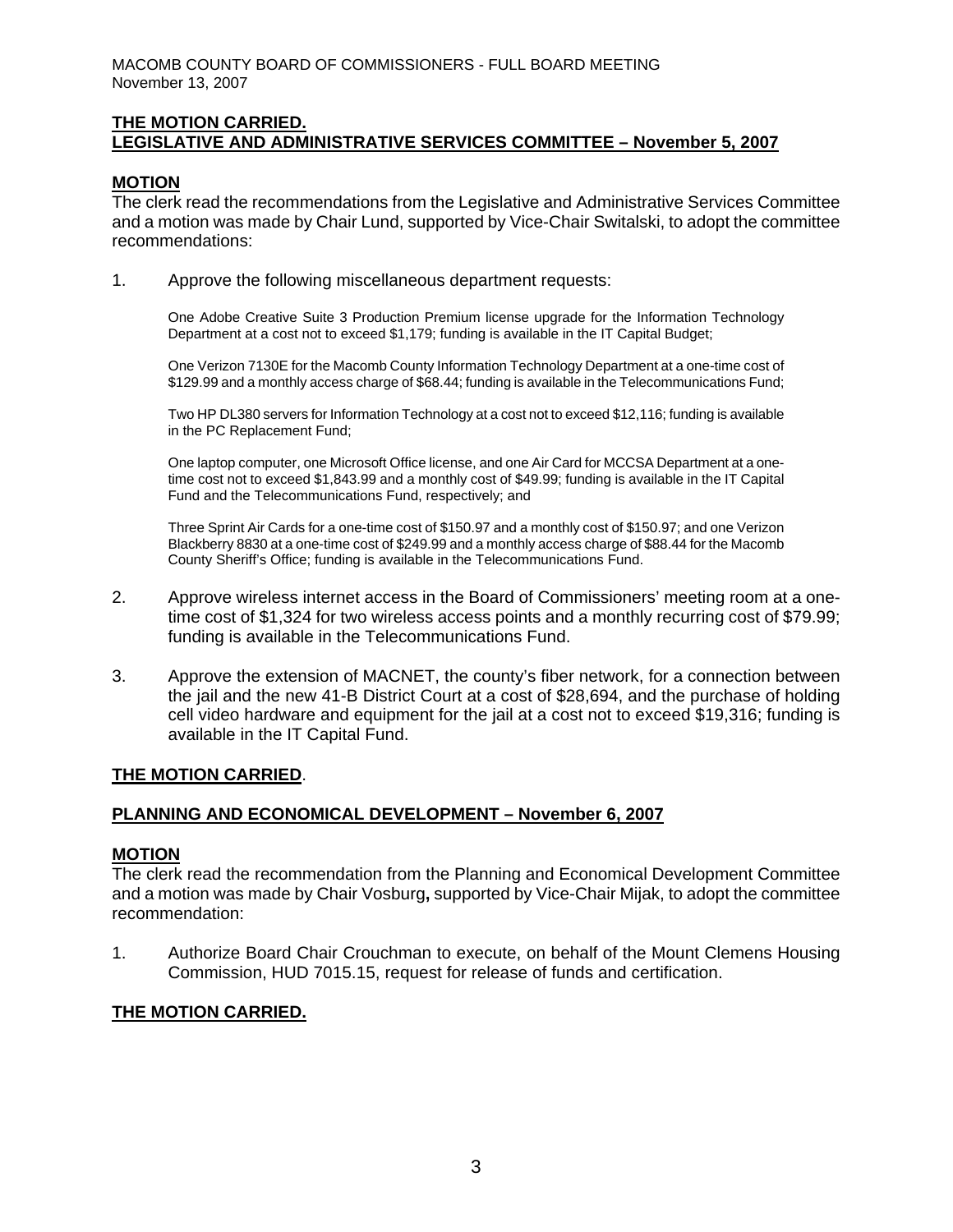### **OPERATIONAL SERVICES COMMITTEE – November 6, 2007**

# **MOTION**

The clerk read the recommendations from the Operational Services Committee and a motion was made by Chair Joan Flynn**,** supported by Vice-Chair Tocco, to adopt the committee recommendations:

1. Authorize payment for the following invoices:

| <b>Hall Road Warehouse</b>               | Bernco, Inc.                  | \$42,617.51 |
|------------------------------------------|-------------------------------|-------------|
| Juvenile Justice Center-Phase II         | Bernco, Inc                   | 267,095.75  |
| Court Building Plumbing-Piping Revisions | Builder's, Inc.               | 23, 744.00  |
| 42-2 District Court                      | E. Gilbert & Sons. Inc.       | 594.436.10  |
| 42-2 District Court                      | Partners in Architecture, PLC | 11.046.56   |
| 2007 Masonry Restoration                 | Western Waterproofing Co.     | 130,801.30  |

Further, funds are available in the Capital Budget.

- 2. Concur with the Fleet Manager and approve the purchase of one 2007 GMC Sierra 3500 truck w/dump body for the Facilities and Operations Department to the lowest responsible bidder, NBC Truck Equipment, Roseville, Michigan, in the amount of \$29,165; funds are available from the 2008 Vehicle Account.
- 3. Approve the integration of the first floor addressable fire detection system at Martha T. Berry with the new fire panel, which was part of the original construction project at a reduced cost of \$80,380 based on reissued bid; funds are available from the Capital Budget.
- 4. Authorize the Chairman of the Board to sign the North Action Center Lease Extension with Downriver Community Services, Inc., through December 31, 2008.
- 5. Authorize the Chairman of the Board to sign the South Action Center lease extension with Farida Investment Group, through December 31, 2010.

### **THE MOTION CARRIED.**

### **COMMUNITY SERVICES COMMITTEE – November 7, 2007**

### **MOTION**

The clerk read the recommendations from the Community Services Committee and a motion was made by Chair Tocco, supported by Vice-Chair Drolet, to adopt the committee recommendations:

- 1. Authorize Macomb MSU Extension Service on behalf of the Macomb County Board of Commissioners to accept from the Michigan's Better Kid Care contract with the Early Childhood Investment Corporation (ECIC) in the amount of \$6,228 from October 1, 2007 through September 30, 2008.
- 2. Authorize MSU Extension Service to renew the contract with the Macomb Intermediate School District Early On Program to provide child care resource and referral services to early on families in the amount of \$3,000 for the 2007/08 year.

# **THE MOTION CARRIED.**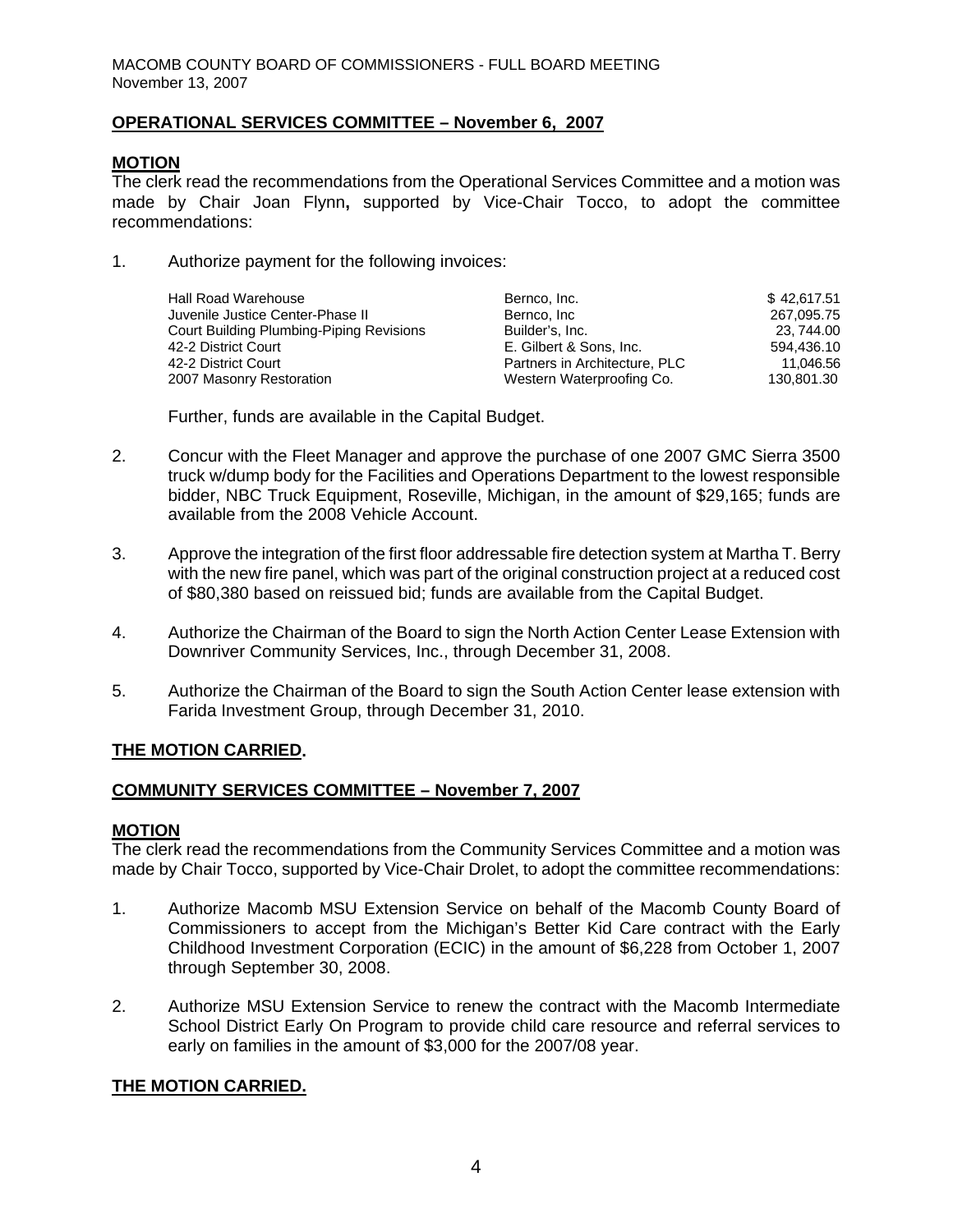### **SENIOR CITIZENS COMMITTEE – November 7, 2007**

### **MOTION**

The clerk read the recommendation from the Senior Citizens Committee and a motion was made by Chair Gieleghem, supported by Vice-Chair Rocca, to adopt the committee recommendation:

1. Accept RMS Communications check #073353 in the amount of \$235.50 to offset costs and expenses for Elder Abuse seminars.

### **THE MOTION CARRIED.**

#### **HEALTH SERVICES COMMITTEE – November 8, 2007**

#### **MOTION**

The clerk read the recommendations from the Health Services Committee and a motion was made by Chairman DeSaele, supported by Vice-Chair Camphous-Peterson, to adopt the committee recommendations:

- 1. Authorize the Health Department to hold a public hearing on the proposed "Regulations Governing Body Art Establishments in Macomb County" at the December 6, 2007 meeting of the Health Services Committee.
- 2. Authorize the Health Department to contract with the City of Clawson for use of Animal Shelter facilities and services.

#### **THE MOTION CARRIED.** (Record Drolet no vote)

#### **PERSONNEL COMMITTEE – November 9, 2007**

#### **MOTION**

The clerk read the recommendations from the Personnel Committee and a motion was made by Chair Camphous-Peterson, supported by Vice Chair Duzyj, to adopt the committee recommendations:

Commissioner Doherty requested to separate Item #1. There were **NO** objections.

2. Approve the reclassification of one vacant Registered Nurse position to Case Manager II in Community Mental Health Department.

### **THE MOTION CARRIED.**

#### **SEPARATED MOTION**

1. Approve the reconfirmation of the following vacancies:

| One Client Support Technician | Information Technology      |
|-------------------------------|-----------------------------|
| One Principal Trial Attorney  | <b>Prosecuting Attorney</b> |

A motion was made by Commissioner Gieleghem, supported by Commissioner Doherty to postpone until next month. **THE MOTION CARRIED.**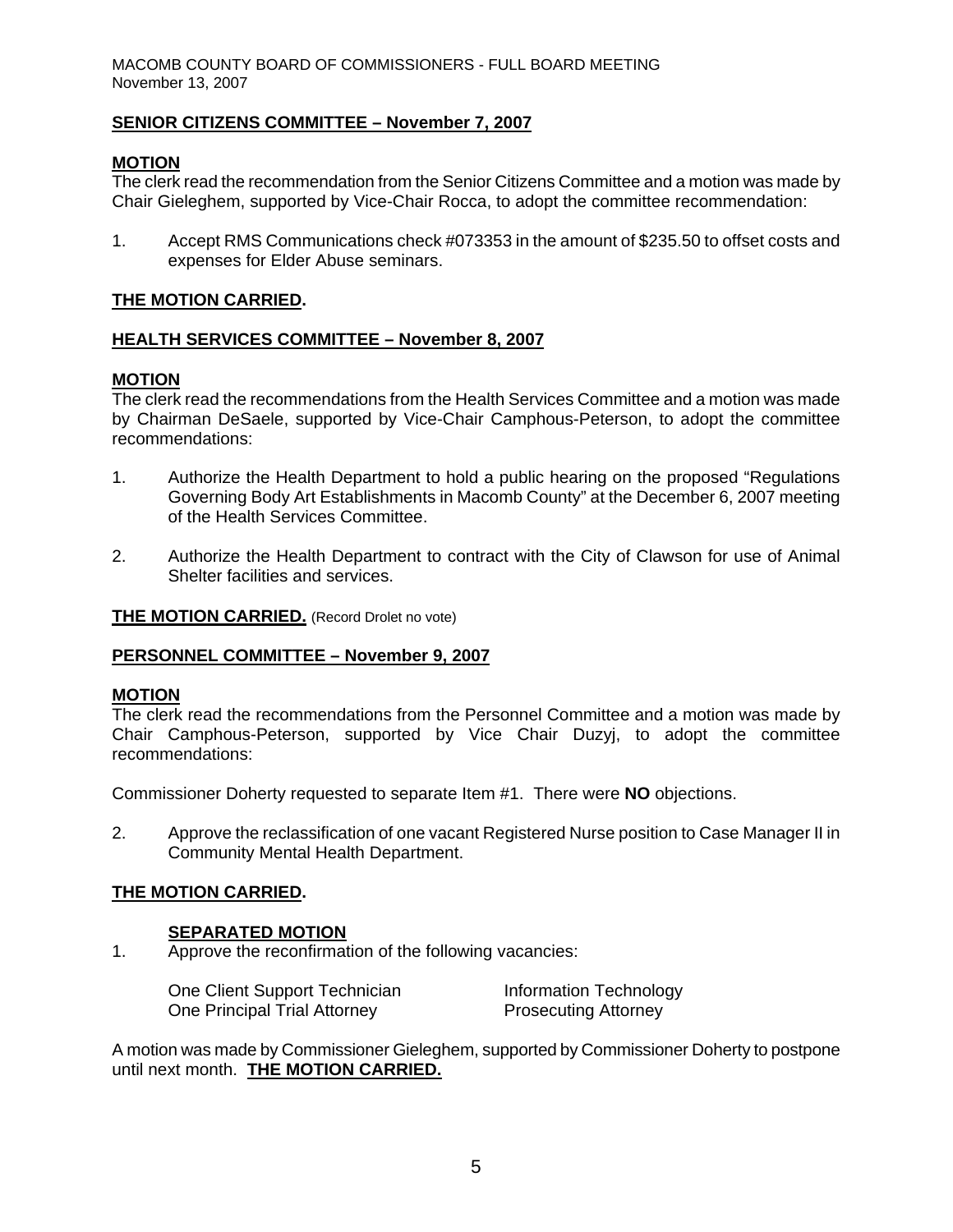### **BUDGET COMMITTEE – November 9, 2007**

# **MOTION**

The clerk read the recommendations from the Budget Committee and a motion was made by Chairman Brown, supported by Vice Chair Sauger, to adopt the committee recommendations:

- 1. Authorize the filing of the  $9<sup>th</sup>$  year Juvenile Accountability Block Grant in the amount of \$32,172 with a county cash match of \$3,172 to support Juvenile Drug Court operations. Funding is available within the 2008 budget.
- 2. Authorize Macomb County Clerk/Register of Deeds to print the Macomb County directory every other year, with no 2008 directory and the next directory to be the 2009 edition, and purchase Indesign CS3 software, or similar software in the discretion of the County Clerk for the County Clerk, at a cost not to exceed \$699, to annually publish an online version of the county directory.
- 3. Appropriate \$99.79 from the County cash over/short account to replenish the Senior Citizen Services petty cash account.
- 4. Approve the transfer of funds in the amount of \$472,050, within the 2007 Martha T. Berry budget from Salary/Fringe Benefit accounts to the Contract Service Operating accounts, which are items 2, 3, and 4, as outlined in the October 19, 2007 memo from Josephine Savalle-Dunn, MTB Administrator. Item 1 in the memo was approved at the October, 2007 meeting.

#### **THE MOTION CARRIED.**

### **FINANCE COMMITTEE – November 13, 2007**

### **MOTION**

The clerk read the recommendations from the Finance Committee and a motion was made by Chair Slinde, supported by Vice-Chair Szczepanski, to adopt the committee recommendations:

- 1. Approve the monthly bills (with corrections, deletions and/or addenda) and authorize payment; further, to approve the payroll in the total amount of \$10,992,923.08, with necessary modifications to the appropriations.
- 2. Concur in the recommendation of John Anderson, Director of Risk Management and Safety, and approve the Blue Cross Blue Shield Administrative Services Contract Amendment for the years 2008 and 2009; this amendment will allow Macomb County to receive the full hospital discount Blue Cross Blue Shield achieves; Blue Cross Blue Shield estimates the county will save a minimum of \$1,460,000 over the remaining 2008 and 2009 contract years.
- 3. Concur in the recommendation of Corporation Counsel and outside counsel regarding the case of Stephen Washington vs. County of Macomb, et al.

**THE MOTION CARRIED**. (Record Torrice abstain from Torrice & Zelewski bills)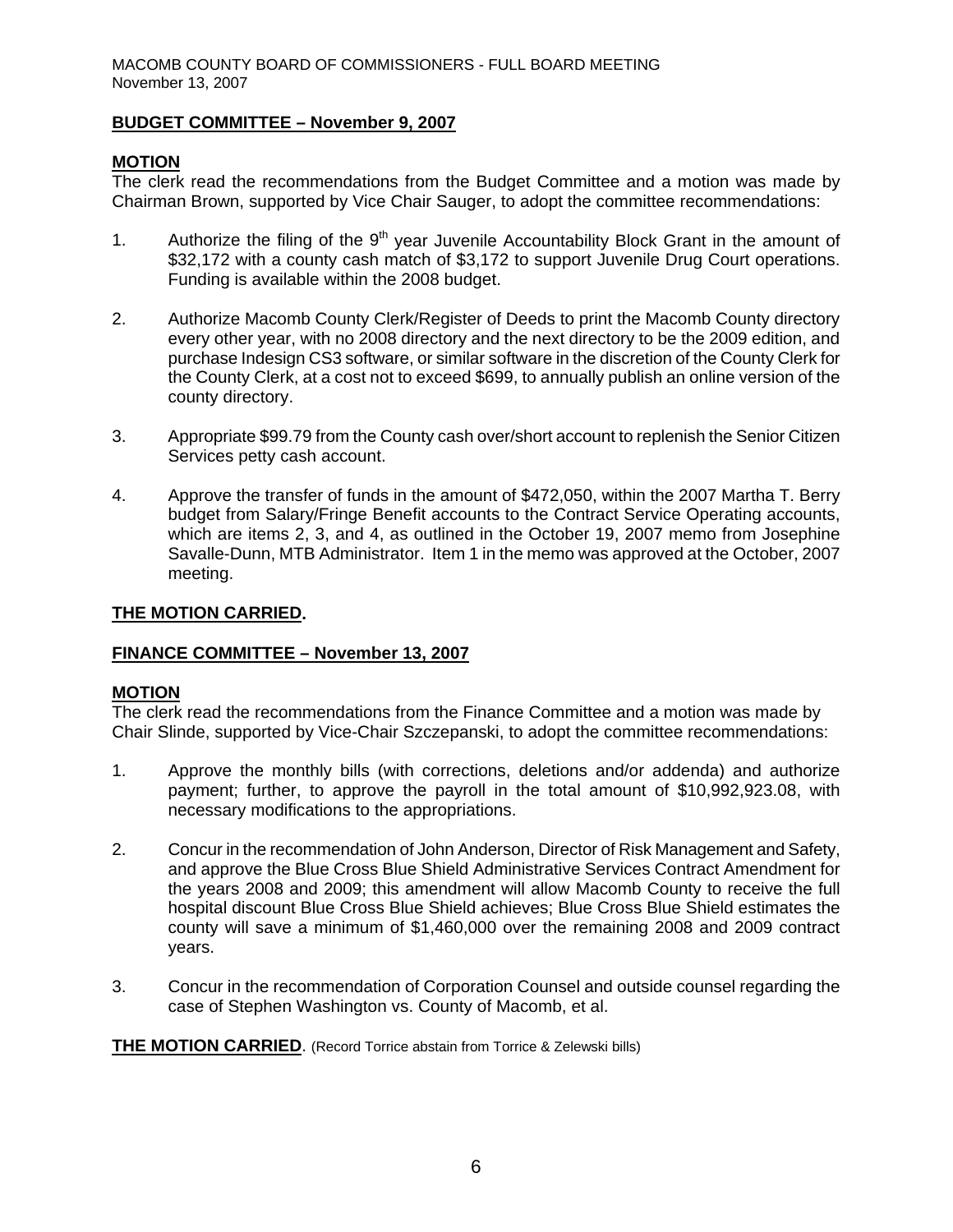# **RESOLUTIONS/TRIBUTES**

#### **MOTION**

A motion was made by Commissioner Brown, supported by Commissioner Camphous-Peterson, to adopt the Resolutions and Tributes in their entirety.

| Res. No. 07 - 99 | Approve a Project Plan for the County of Macomb Economic Development<br>Corporation (TPA, Inc.- Warren) (offered by Board Chair on behalf of Board;<br>recommended by Finance Committee on 11-13-07)                                                                                             |
|------------------|--------------------------------------------------------------------------------------------------------------------------------------------------------------------------------------------------------------------------------------------------------------------------------------------------|
| Res. No. 07 - 96 | Commending Charles Brigolin on Doing Business in Roseville for 40<br>years (offered by Haggerty and Slinde; recommended by Finance<br>Committee on 11-13-07)                                                                                                                                     |
| Res. No. 07 - 97 | Supporting a Supplemental Appropriation to Re-open the Sterling Heights<br>Crime Lab (offered by Lund; waived by LAS Chair)                                                                                                                                                                      |
| Res. No. 07-98   | Commending Congresswoman Candice Miller, Congressman Sander Levin,<br>Senator Debbie Stabenow, Senator Carl Levin and Automation Alley for<br>Their Support of FY 2008 Defense Appropriations Bill and the Diminishing<br>Manufacturing Sources Case Resolution Program (offered by Board Chair) |

**THE MOTION CARRIED.** (Record Drolet no vote)

### **SOLID WASTE PLAN AMENDMENT**

#### **MOTION**

A motion was made by Commissioner Rengert, supported by Commissioner Szczepanski to forward the Proposed Plan Amendment to the Macomb County Solid Waste Management Plan to all of the local communities in Macomb County for their consideration as required by state law.

#### **SUBSTITUTE MOTION**

A substitute motion was made by Commissioner Brdak, supported by Commissioner DiMaria to send the Proposed Plan Amendment to the Macomb County Solid Waste Plan Committee with following recommendations for consideration:

- 1. Recommend that the Proposed Plan Amendment be separated into three (3) separate amendments:
	- a. To recommend to the Board of Commissioners approval of the amendment of the Macomb County Solid Waste Management Plan to include the expansion of the footprint of the Pine Tree Acres Sanitary Landfill as described in the Lenox Township Host Community Agreement with Waste Management.
	- b. To recommend to the Board of Commissioners approval of the export authorization of septage to the bio-reactor landfill in St. Clair County.
	- c. To recommend to the Board of Commissioners approval of the importation and exportation of solid waste to the SEMCOG Counties and Genesee County.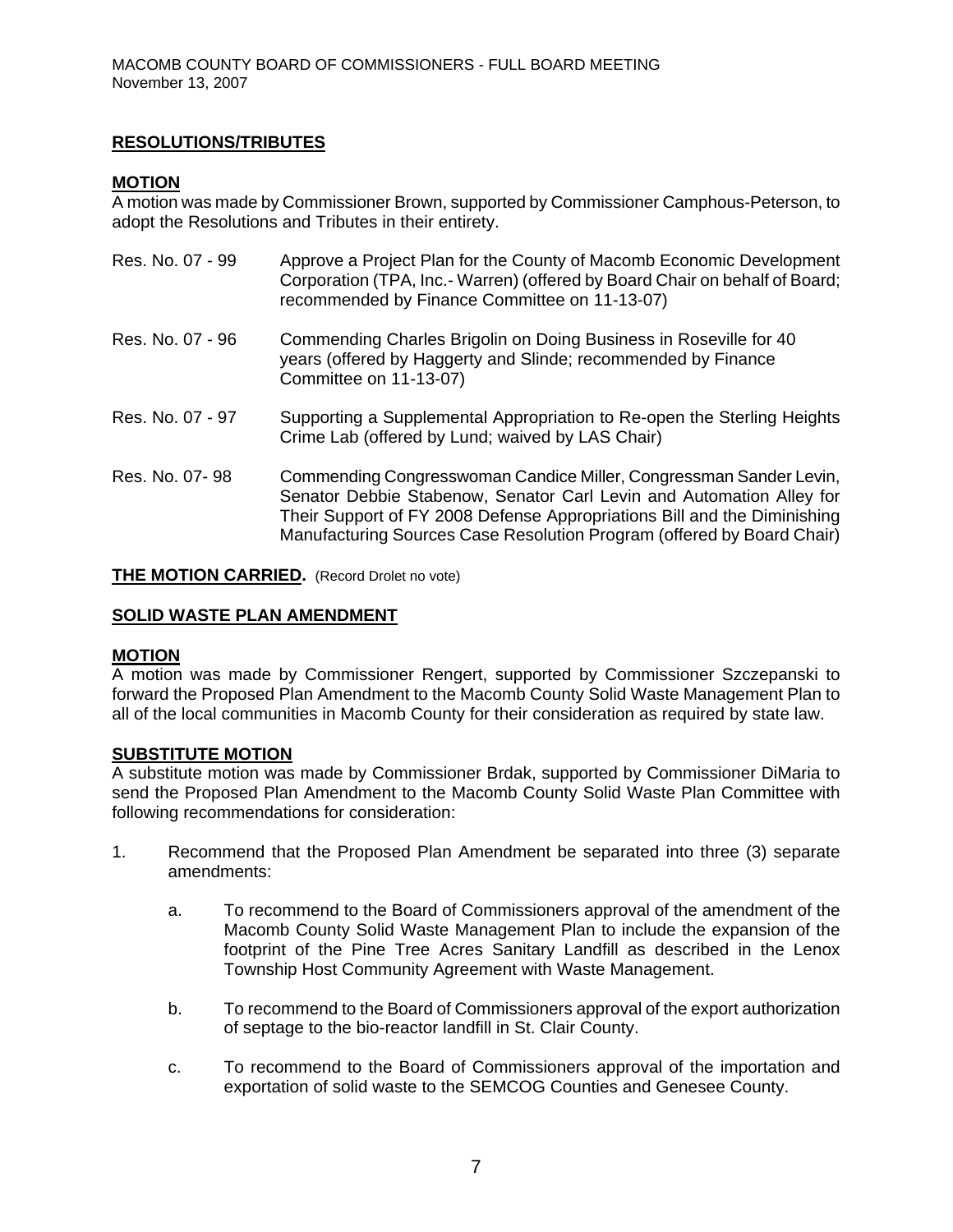- 2. Direct the Solid Waste Planning Committee to conduct a thorough analysis of the available space at Pine Tree Acres (both permitted & not permitted) recognized in the 1999 Plan.
- 3. Recommend that the Macomb County Solid Waste Planning Committee explores other options to the Plan Amendment expansion of Pine Tree Acres landfill that include waste to energy technologies and recycling expansion alternatives.

#### **FRIENDLY AMENDMENT**

Commissioner Doherty made a friendly amendment to add to the motion that the committee present a summary of the options with the viability and recommendation for option to pursue.

A roll call vote was taken to substitute the motion.

Voting Yes were: Brdak, Bruley, Camphous-Peterson, DeSaele, DiMaria, Doherty, Duzyj, D. Flynn, J. Flynn, Gieleghem, Haggerty, Mijac, Rengert, Roberts, Rocca, Sauger, Slinde, Switalski, Tocco, Torrice, Vosburg and Crouchman There were 22 "Yes" votes.

Voting No were: Brown, Drolet, Lund and Szczepanski. There were 4 "No" votes.

### **THE MOTION CARRIED.**

A roll call vote was taken on the substituted motion.

Voting Yes were: Brdak, Brown, Bruley, Camphous-Peterson, DeSaele, DiMaria, Doherty, Drolet, Duzyj, D. Flynn, J. Flynn, Gieleghem, Mijac, Rengert, Roberts, Rocca, Sauger, Slinde, Switalski, Szczepanski, Tocco, Torrice, Vosburg and Crouchman. There were 24 "Yes" votes.

Voting No were: Lund. There was 1 "No" vote.

#### **THE MOTION CARRIED**.

### **REQUEST TO PURCHASE PREVIOUS SERVICE TIME**

#### **MOTION**

A motion was made by Commissioner Camphous-Peterson, supported by Commissioner Gieleghem, to approve a request to purchase previous service time by Nancy Massie.

### **THE MOTION CARRIED.**

#### **APPOINTMENTS**

- a) **Building Authority Commission:** unexpired term – immediately thru 12-31-07 Recommendation by Board Chair: Jerry Dancey
- b) **Historical Commission:** 2 reappointments / 1 appointment 3 year terms (November 1, 2007 thru October 31, 2010) Karl Mark Pall & Alan Naldrett (reappointments) Frederick Gemmill (appointment)
- c) **Local Emergency Planning Committee:**  MaryAnn L. Northcote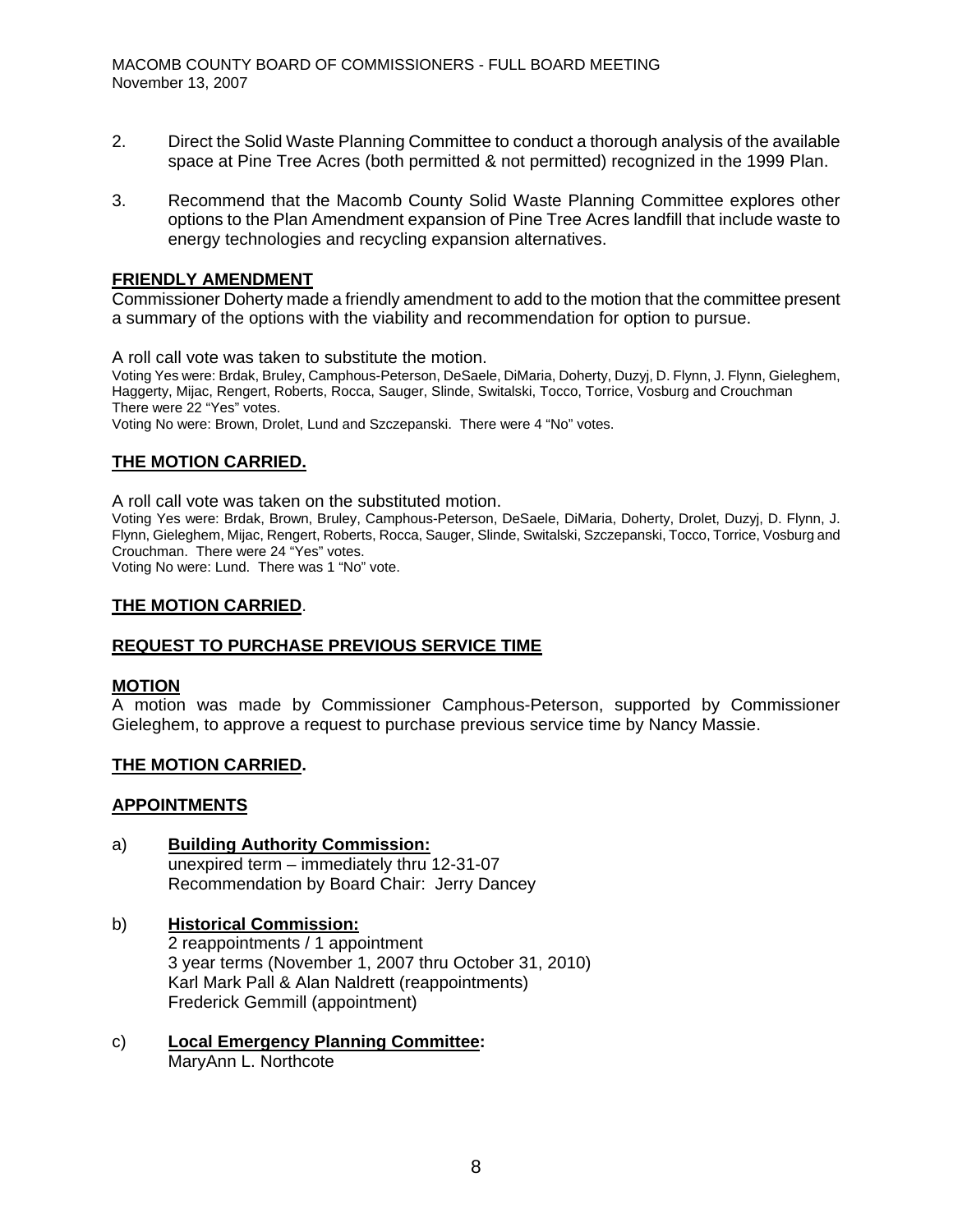# **MOTION**

A motion was made by Commissioner Camphous-Peterson, supported by Commissioner J. Flynn, to approve the appointments in their entirety. **THE MOTION CARRIED.** 

### **NEW BUSINESS**

Commissioner Lund reminded everyone that the Legislative and Administrative Services Committee Meeting is at 1 p.m. to allow for the Justice and Public Safety Committee Meeting. Commissioner Szczepanski commended Chair Crouchman on the balanced budget. Commissioner Rengert suggested asking questions about the budget prior to the meetings. Commissioner Vosburg informed that the Planning and Economic Development committee will be discussing the budget at the regular meeting so that meeting will be longer.

Commissioner J. Flynn informed that the Operational Services Committee meeting will be longer for the same reason as well.

Commissioner Roberts inquired about the next step in process for the Human Resources Director. Commissioner Lund advised that the intention is to wait for the Loudermill situation to be settled, which will be on next Personnel Committee Meeting Agenda. Commissioner Doherty wished everyone a Happy Thanksgiving.

**NOT** 

#### **PUBLIC PARTICIPATION**

None

### **ROLL CALL**

|                         |                 |                | ו שצו          |
|-------------------------|-----------------|----------------|----------------|
| <b>NAME</b>             | <b>DISTRICT</b> | <b>PRESENT</b> | <b>PRESENT</b> |
| <b>Andrey Duzyj</b>     | 1               | Χ              |                |
| <b>Marvin Sauger</b>    | 2               | Х              |                |
| Phillip A. DiMaria      | 3               | Χ              |                |
| Jon Switalski           | 4               | X              |                |
| Susan L. Doherty        | 5               | Χ              |                |
| Joan Flynn              | 6               | X              |                |
| Sue Rocca               | 7               | X              |                |
| David J. Flynn          | 8               | X              |                |
| Robert Mijac            | 9               | Χ              |                |
| <b>Philis DeSaele</b>   | 10              | X              |                |
| Ed Szczepanski          | 11              | Χ              |                |
| Peter J. Lund           | 12              | X              |                |
| Don Brown               | 13              | Χ              |                |
| <b>Brian Brdak</b>      | 14              | Χ              |                |
| Keith Rengert           | 15              | X              |                |
| <b>Carey Torrice</b>    | 16              | X              |                |
| Ed Bruley               | 17              | X              |                |
| Dana Camphous-Peterson  | 18              | X              |                |
| Paul Gieleghem          | 19              | X              |                |
| Kathleen E. Tocco       | 20              | X              |                |
| Leonard Haggerty        | 21              |                | X              |
| <b>Elizabeth Slinde</b> | 22              | X              |                |
| William A. Crouchman    | 23              | X              |                |
| <b>Sarah Roberts</b>    | 24              | X              |                |
| Kathy Vosburg           | 25              | Χ              |                |
| Leon Drolet             | 26              | Χ              |                |